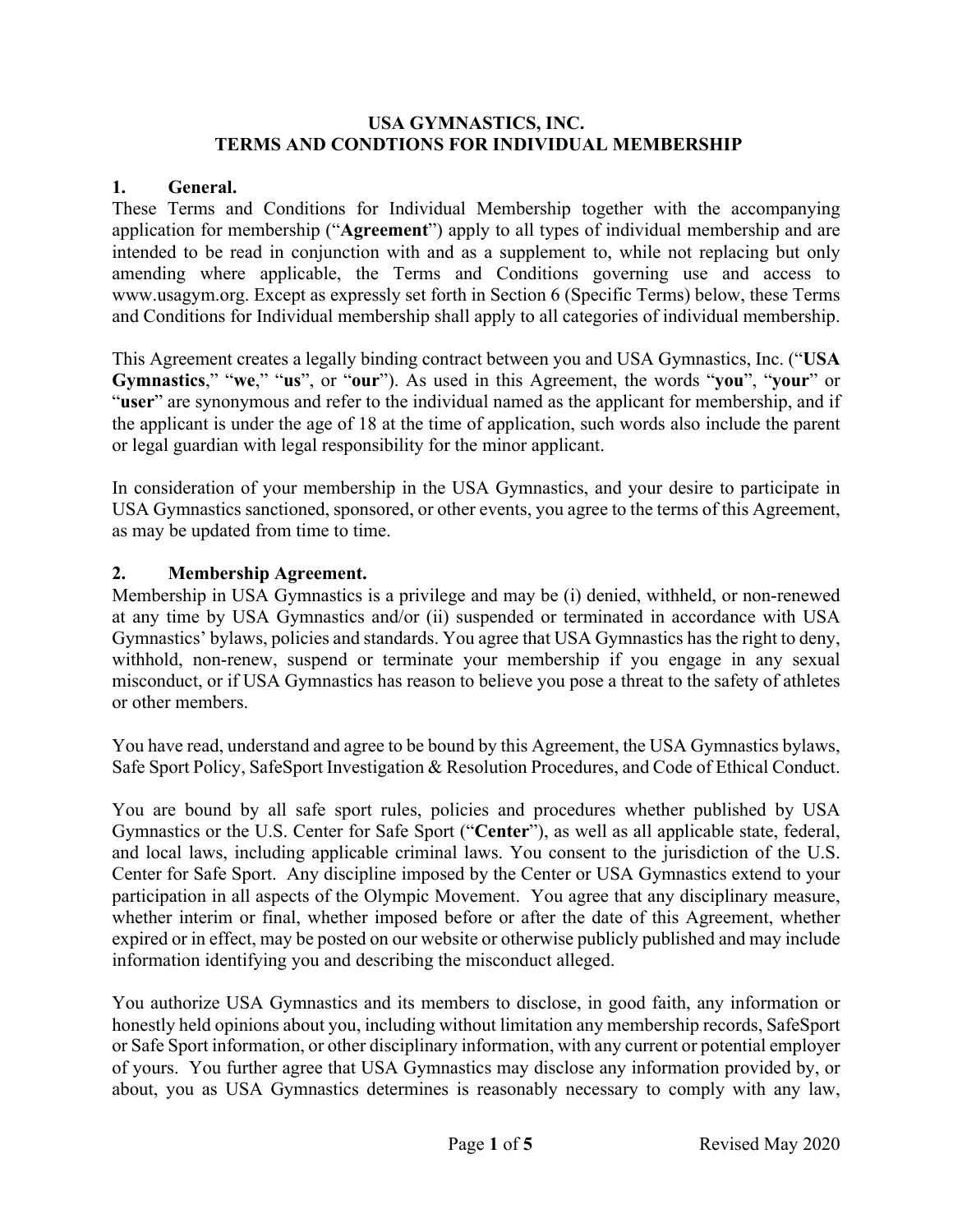regulation, legal process, or any request by any governmental body or agency, the Center, or the United States Olympic and Paralympic Committee ("**USOPC**").

TO THE MAXIMUM EXTENT ALLOWED BY LAW, YOU FOREVER RELEASE AND DISCHARGE USA GYMNASTICS AND/OR ITS MEMBERS FROM ANY AND ALL LOSS, LIABILITY, DAMAGE OR CLAIM OF ANY KIND OR NATURE, WHETHER KNOWN OR UNKNOWN, WHETHER IN LAW OR IN EQUITY, WHETHER NOW EXISTING OR ACCRUING IN THE FUTURE, ARISING OUT OF OR IN CONNECTION WITH ANY INFORMATION OR OPINIONS DISCLOSED IN ACCORDANCE WITH THIS SECTION.

# **3. USA Gymnastics Policies.**

You agree that you will become familiar with and be bound by all policies that apply to you or your membership with USA Gymnastics. These include, but are not limited to: this Agreement, rules of competition; USA Gymnastics Safe Sport Policy; SafeSport Investigation & Resolution Procedures, and Code of Ethical Conduct; all applicable Center policies, handbooks and regulations; all applicable anti-doping rules and policies; and any other rules and policies, as each may be amended from time to time.

From time-to-time we may require you, as a condition of continuing your membership, to obtain additional training, take additional educational courses, submit to additional background check requirements, or provide other information.

# **4. WAIVER, LIMITATION OF LIABILITY AND RELEASE.**

USA GYMNASTICS' SOLE LIABILITY SHALL BE AS STATED IN THE USA GYMNASTICS BYLAWS, THIS AGREEMENT, AND OTHER POLICIES. YOU WILL NOT HOLD USA GYMNASTICS LIABLE FOR ANY LOSS OR DAMAGE SUFFERED AS A RESULT OF YOUR MEMBERSHIP. YOUR EXCLUSIVE REMEDY SHALL BE AS SET FORTH IN THIS AGREEMENT.

YOU AGREE THAT YOU ARE FULLY AWARE OF, AND VOLUNTARILY ASSUME, THE RISKS INHERENT IN THE SPORT OF GYMNASTICS. SUCH RISKS MAY INCLUDE BUT ARE NOT LIMITED TO CATASTROPHIC INJURY, PARALYSIS AND DEATH.

TO THE MAXIMUM EXTENT ALLOWED BY LAW, USA GYMNASTICS (INCLUDING ITS OFFICERS, DIRECTORS, EMPLOYEES AND AGENTS), OR ANY HOST ORGANIZATION IS NOT LIABLE FOR ANY LOSS, DAMAGE OR INJURY OF ANY KIND INCLUDING ANY DIRECT, INDIRECT, SPECIAL, INCIDENTAL, EXEMPLARY, CONSEQUENTIAL OR PUNITIVE LOSSES OR DAMAGES, OR DAMAGES ARISING OUT OF OR RELATED TO YOUR MEMBERSHIP OR YOUR PARTICIPATION IN A USA GYMNASTICS SPONSORED, SANCTIONED OR OTHER EVENT.

YOU RELEASE USA GYMNASTICS (INCLUDING ITS OFFICERS, DIRECTORS, EMPLOYEES AND AGENTS), AND/OR ANY HOSTING ORGANIZATION, FROM ANY CLAIMS, LOSSES OR DAMAGES OF ANY KIND ARISING FROM OR IN ANY WAY CONNECTED WITH YOUR MEMBERSHIP OR YOUR PARTICIPATION AT AN EVENT, INCLUDING CLAIMS, LOSSES OR DAMAGES ARISING FROM OR OCCURRING AS A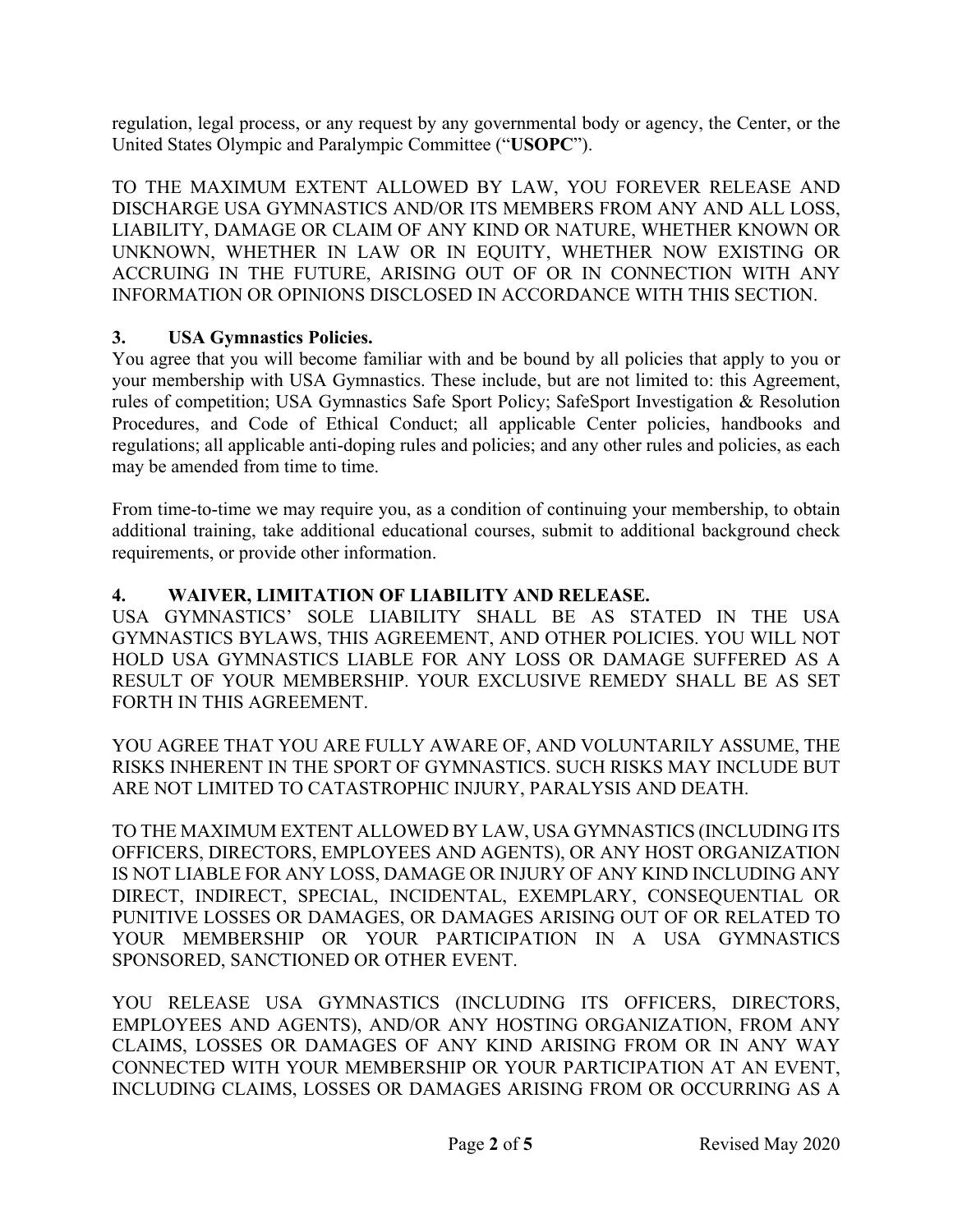# RESULT OF THE NEGLIGENCE OF ANY PARTY, EXCEPT FOR CLAIMS BASED UPON THE INTENTIONAL OR RECKLESS CONDUCT OF ANY PARTY.

# NOTHING IN THIS AGREEMENT AFFECTS ANY LIABILITY THAT CANNOT BE EXCLUDED OR LIMITED UNDER APPLICABLE LAW.

# **5. No Assignment or Transfer and Non-Refundable.**

Your membership is non-refundable, non-transferrable or assignable to any other person or entity. Any purported transfer or assignment is null and void.

## **6. Specific Terms.**

a. Athlete Members - Readiness to Compete.

To the extent you are an athlete member, you will only participate in those USA Gymnastics events for which you are physically and psychologically prepared to compete. Before participating in any USA Gymnastics sponsored, sanctioned or other event(s), you will have sufficiently and proficiently practiced your exercises. You will only perform those exercises that you have accomplished to a degree of confidence necessary to assure yourself and your coach that you can perform them by yourself, appropriately and without unreasonable risk of injury.

## b. Athlete Members - Medical Attention.

To the extent you are an athlete member, you give your consent to USA Gymnastics, its employees, agents or other authorized personnel, including but not limited to the host organization of any USA Gymnastics sponsored, sanctioned or other event, to provide, through medical personnel of its choice, customary medical or athletic training attention, transportation and emergency medical services as required in the course of your participation in USA Gymnastics sponsored, sanctioned or other events. You agree that USA Gymnastics is not a covered entity or medical provider as those terms are defined by the Health Insurance Portability and Accountability Act (110 Stat. 1936 et seq.), and that USA Gymnastics does not hold itself out as a provider of medical services.

- c. Athlete Members SafeSport To the extent that you are an adult and an athlete member, you must successfully complete all applicable Safe Sport course requirements each competitive season.
- d. Junior Professional Members Coursework To the extent you are a junior professional member, you agree that as a condition of your membership, you are required to successfully complete the U101 –USA Gymnastics Safety/Risk Management Certification course. Additionally, coaches who want to coach on the floor at a USA Gymnastics-sanctioned event must also complete the U100 – Fundamental of Gymnastics Instruction course.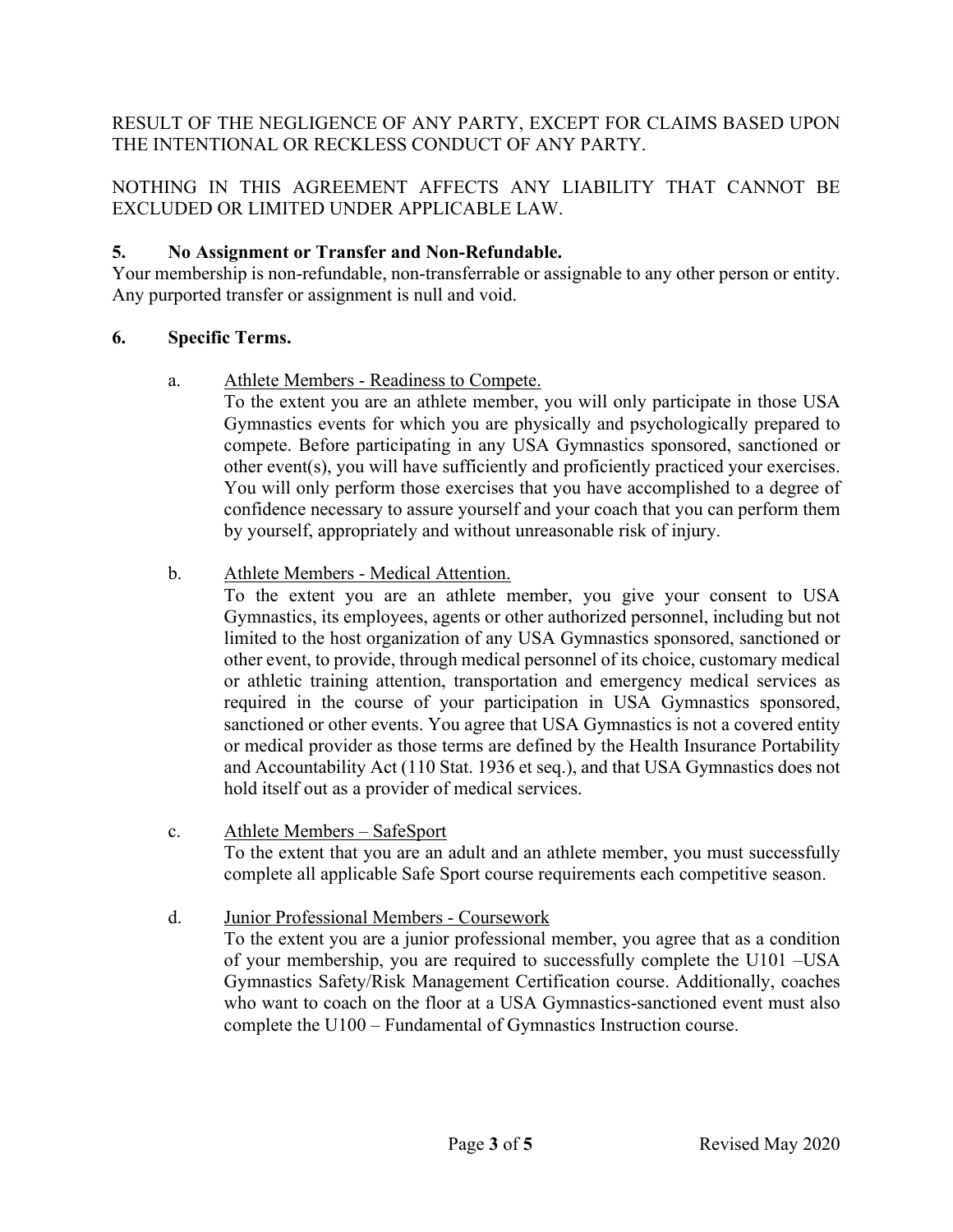- e. Adult Professional Members Safe Sport, Background Check, and Safety Requirements. If you are an adult professional member, you must successfully complete all applicable Safe Sport course requirements each competitive season. Additionally, you must immediately and successfully complete a criminal background screening through the National Center for Safety Initiatives, if you have not done so within the previous two (2) years. Background screening from other organizations may not be used to satisfy this requirement. If you have not done so within the previous four (4) years, you must immediately complete and pass a USA Gymnastics Safety/Risk Management Certification course (either live or online).
- f. Adult Instructors Safe Sport, Background Check, and Safety Requirements. If you are an adult instructor, you must successfully complete all applicable Safe Sport course requirements each competitive season. Additionally, you must immediately and successfully complete a criminal background screening through the National Center for Safety Initiatives, if you have not done so within the

previous two (2) years. Background screening from other organizations may not

- be used to satisfy this requirement. If these requirements are not met, you will not be granted membership in USA Gymnastics. Without an active membership, you may not to participate in any USA Gymnastics sponsored, sanctioned or other activity.
- **7. Miscellaneous.**
	- a. Compliance with Laws. You represent and warrant that you have complied with, and will continue to comply with, all laws, rules, and regulations that apply to your membership with USA Gymnastics. This includes, without limitation, all applicable mandatory reporting laws.
	- b. Anti-Doping. You understand and agree that the Fédération Internationale de Gymnastique **("FIG")** Anti-Doping Rules and U.S. Anti-Doping Agency Protocol for Olympic and Paralympic Movement Testing **("USADA Protocol")** and all other policies and rules adopted by the FIG, USADA, and the USOPC apply to you and that it is your responsibility to comply with those rules. You agree to submit to drug testing at any time and understand that the use of methods or substances prohibited by the applicable anti-doping rules would make you subject to penalties including, but not limited to, disqualification and suspension. If it is determined that you may have committed a doping violation, you agree to submit to the results management authority and processes of USADA, including arbitration under the USADA Protocol, or to the results management authority of the FIG and/or your national federation, if applicable or referred by USADA.
	- c. Section Headings. All section headings are for convenience only and shall not be construed as a limitation of the scope of the sections to which they refer.